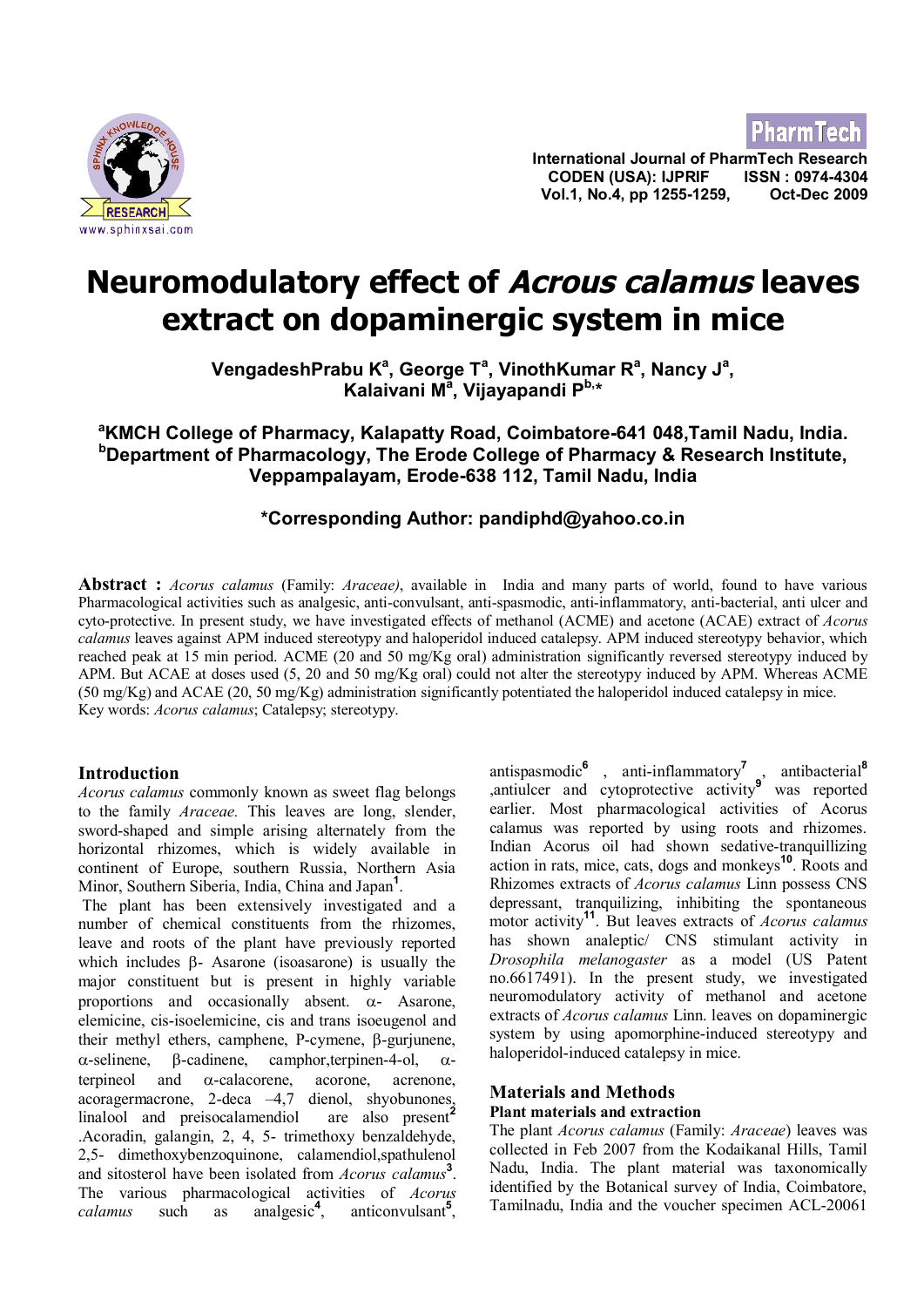was retained in our laboratory for future reference. The dried powder material (500 g) of the leaves of *Acorus calamus* was ground and soaked in acetone and methanol, at room temperature. The dried leaves were soaked in a particular solvent for 3 days, each day the treated solvent being recovered and replaced with fresh solvents were then pooled together. The methanol and acetone extract was then distilled, evaporated and dried in vacuum. The resulted extract yield was 7.45% and the appearance of the extract was dry gum resin in nature. The chemical constituents of the extract were identified by qualitative analysis of chemical tests, which indicate the presence of volatile oil, tannins and terpenes.

### **Animals**

Studies were carried out using Swiss albino mice (20–25 g). The animals were obtained from the animal house, KMCH College of Pharmacy, Coimbatore, India. The animals were grouped and housed in polyacrylic cages (38 x 23 x 10 cm) with not more than eight animals per cage and maintained under standard laboratory conditions (temperature  $25 \pm 2^{\degree}$ C) with dark and light cycle (14/10) hour). They were allowed free access to standard dry pellet diet (Hindustan Lever, Kolkata, India) and water. The mice were acclimatized to laboratory condition for 10 days before commencement of experiment. All procedures described were reviewed and approved by the animals' ethical committee(IAEC) as per provisions of Committee for the Purpose of Control and Supervision of Experimental Animals (CPCSEA), New Delhi, India .

#### **Effect of** *Acorus calamus* **leaves extracts on apomorhine- induced stereotypy in mice**

Measurement of stereotyped behavior was done as per method described below. The experimental animals were divided into four groups  $(n=6)$ . In test groups  $(1,2 \text{ and } 3)$ mice were pretreated with ACME and ACAE extracts at the dose of 5, 20, 50 mg/kg bw p.o. respectively 6 h prior to administration of apomorphine (APM) at the dose of 3mg /kg bw i.p. and mice were observed for stereotypy behavior for next 50 min. Separate vehicle control group of mice was also maintained to which only APM was administered. The intensity of stereotyped behavior was assessed at 5 minutes intervals throughout the duration of experiment.

Behavior was scored as described earlier<sup>12,13</sup>. Score 0 (no change than control), 1 (discontinuous sniffing, constant exploratory activity), 2(continuous sniffing, periodic exploratory activity), 3(continuous sniffing, discontinuous biting, gnawing or licking .Very brief periods of locomotor activity) or 4 (continuous biting, gnawing or licking; no exploratory activity)

#### **Effect of** *Acorus calamus* **leaves extracts on haloperidol-induced catalepsy in mice**

In case of haloperidol (HP)-induced catalepsy, the experimental animals were divided similar to previous experiment and administered with HP at the dose of 0.1mg/kg bw i.p to all the group. All three groups except control were administerd with ACME and ACAE at the dose of 5, 20.50 mg/kg bw p.o respectively. The control group was administed only with vehicle. Catalepsy was scored in a manner similar to that described by Ahtee and Buncombe (1974). Animals were tested for the presence of catalepsy by placing both front paws on a 4 cm high wooden block, a cataleptic animal maintaining this position for a period of tune dependent upon the degree of catalepsy. If the animal maintained the imposed posture for at least 20 s it was said to be cataleptic and given one point. For every further 20 s it continued to maintain the cataleptic posture one extra point was given, thus the animal was given a score of 2 points if it maintained the posture for 40 s, 3 points for 60 s, and so on. The animals were tested for catalepsy 30 min after haloperidol treatment**<sup>14</sup>** .

#### **Statistical analysis**

The Effect of *Acorus calamus* leaves extracts on APMinduced stereotypy and HP-induced catalepsy was expressed as mean score ±SEM for stereotypy and catalepsy respectively. Data was analyzed by Kruskal-Wallis Test on ranks followed by Dunn's test.

### **Results and Discussion**

Anti-psychotic drugs like haloperidol and chlorpromazine (the so- called typical neuroleptics) induce abnormal motor behaviors in experimental animals and humans, including catalepsy in rats and mice**<sup>15</sup>** *.* Neurolepticinduced catalepsy in rodents is a robust behavioral method for the study of nigrostriatal dopaminergic function and its modulation by other transmitter systems<sup>15,16</sup> it is generally accepted that dopaminergic system in the brain is important for the mediation for of drug induced stereotyped behavior. The nigrostriatal dopaminergic pathway has long been implicated in motor functioning<sup>15</sup>. Dopamine is present in the region of nucleus accumbens and is responsible for locomotor activity, while stereotypy is mediated by striatal dopaminergic neuron**<sup>15</sup>** *.* Stereotyped behavior may operate via a reciprocal balance between the dopaminergic and cholinergic systems, in favour of dopaminergic dominance.

In present study, we investigated effects of ACME and ACAE against APM induced stereotypy and HP induced catalepsy behaviour. APM directly activates dopamine receptors in the brain**17,18** and larger doses of the drug induced stereotyped behaviour (sniffing, licking and gnawing)**<sup>19</sup>**. The stimulant effect of high doses of APM is attributed to activation of post synaptic receptors in the CNS**<sup>19</sup>**. The behavioral responses observed in animals after administration of the dopamine agonist, APM are attributed to activation of  $D_1$  and  $D_2$  receptors<sup>17,18</sup>. Mesolimbic and nigrostriatal dopaminergic pathways may be important in the mediation of locomotor activity and stereotyped behaviours. Stereotyped behaviour is more closely associated with the caudate striatum area of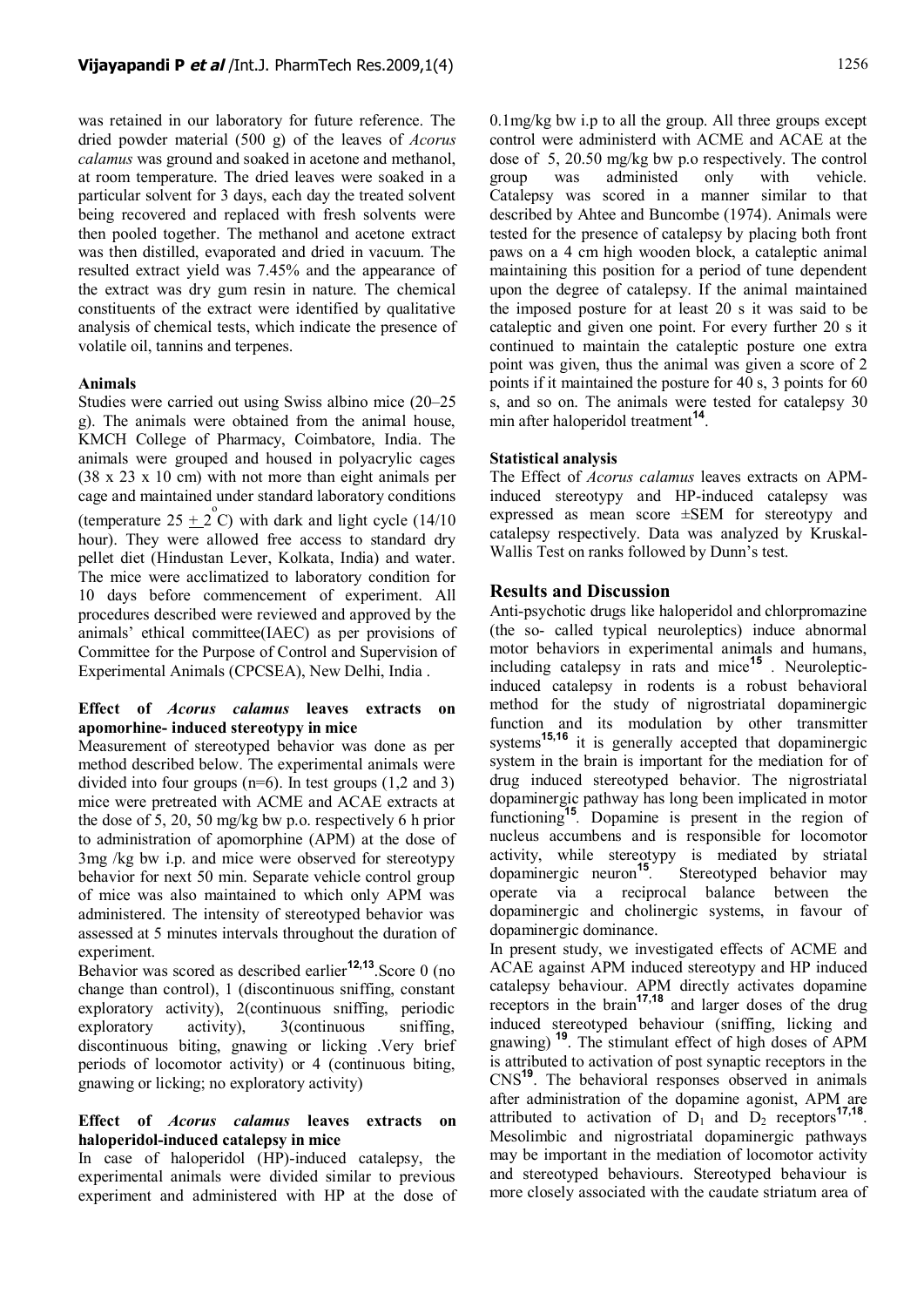brain**<sup>20</sup>**. Acute treatment of alcoholic extracts (10, 25 and 50 mg/kg, i.p) of roots and rhizomes of *Acorus calamus* extracts antagonized spontaneous motor activity and also amphetamine-induced hyperactivity in mice. But chronic administration of ethanolic extract of Acorus calamus significantly increased dopamine level in the caudate nucleus and midbrain and decreased in the cerebellum**<sup>21</sup>**. It was reported pretreatment of Indian Acorus oil had a reserpine-like action in depleting rat brain of noradrenaline and serotonin**<sup>22</sup>**. Indian Acorus oil also had shown sedative-tranquillizing action in rats, mice, cats, dogs and monkeys. Doses of 25 and 50 mg/kg, i.p produced vomiting in cats, dogs**<sup>10</sup>**. These studies revealed the interaction of Acorus calamus on dopaminergic system in the brain.

#### **Effect of** *Acorus calamus* **leaves extracts on APMinduced stereotypy**

APM induced stereotypy behavior, which reached peak at 15 min period (Figure 1). ACME at the dose of 20 and 50 mg/kg bw p.o. administration significantly reversed stereotypy induced by APM. But ACAE at doses used 5, 20, 50 mg/kg bw p.o. could not alter the stereotypy induced by APM. Acute treatment of ACME, which influences the central dopaminergic mechanisms have been found to affect stereotyped behavior induced by APM and suggested to be modulator of dopaminergic

neurons in nigro-striatal system.Dopamine  $(D_2)$ antagonist.

**Effect of ACME and ACAE on HP- induced catalepsy** HP increases striatal dopamine release and induces catalepsy through it is actions on striatal dopaminergic system<sup>23</sup> and proved to be simple and reliable test for the investigation that involves  $\overline{D}_2$  receptor (Fischer et.al, 2002).ACME at the dose of 50 mg/kg bw p.o and ACAE at the doses of 20 and 50 mg/kg bw p.o. significantly potentiated the haloperidol induced catalepsy in mice (Table 1). This study further confirms the neuromodulatory effects of *Acorus calamus* leaves extracts on striatal dopaminergic system.

#### **Conclusion**

The effect of ACME and ACAE pretreatment at various doses against APM induced stereotyped behavior and HP induced catalepsy in mice was studied. ACME (20, 50 mg/kg bw p.o) significantly reversed stereotypy induced by APM, when administered 6 h prior to APM. But ACAE at doses used 5, 20, 50 mg/kg bw p.o. could not alter the stereotypy induced by APM. It is also found that ACME (50 mg/kg bw p.o.) and ACAE (20, 50 mg/kg bw p.o.) administration significantly potentiated the haloperidol induced catalepsy in mice. These results suggest that *Acorus calamus* leaves extracts exerts neuromodulatory effects on nigro-striatal dopaminergic system.

| <b>Drugs</b>   | Dose(mg/kg, p.o.) | Catalepsy score after<br><b>30 min</b> |
|----------------|-------------------|----------------------------------------|
| HP             | 0.1               | $0.6667 \pm 0.3333$                    |
| $ACME+HP$      | 5.0               | $2.500 \pm 1.310$                      |
| <b>ACME+HP</b> | 20                | $1.167 \pm 0.166$                      |
| <b>ACME+HP</b> | 50                | $3.500 \pm 0.8851*$                    |
| $ACAE+HP$      | 5.0               | $2.667 \pm 0.5578$                     |
| $ACAE+HP$      | 20                | $3.667 \pm 0.8028*$                    |
| <b>ACAE HP</b> | $\Omega$          | $3.500 \pm 0.2236$ **                  |

**Table 1. Effect of** *Acorus calamus* **Leaves Extracts on Haloperidol-induced Catalepsy in Mice**

**ANOVA Values: F (6,35)=2.729; p< 0.05;Values are mean± SEM of 6 animals a group. \*p<0.05, \*\*p<0.01 as compared with haloperidol treated group.**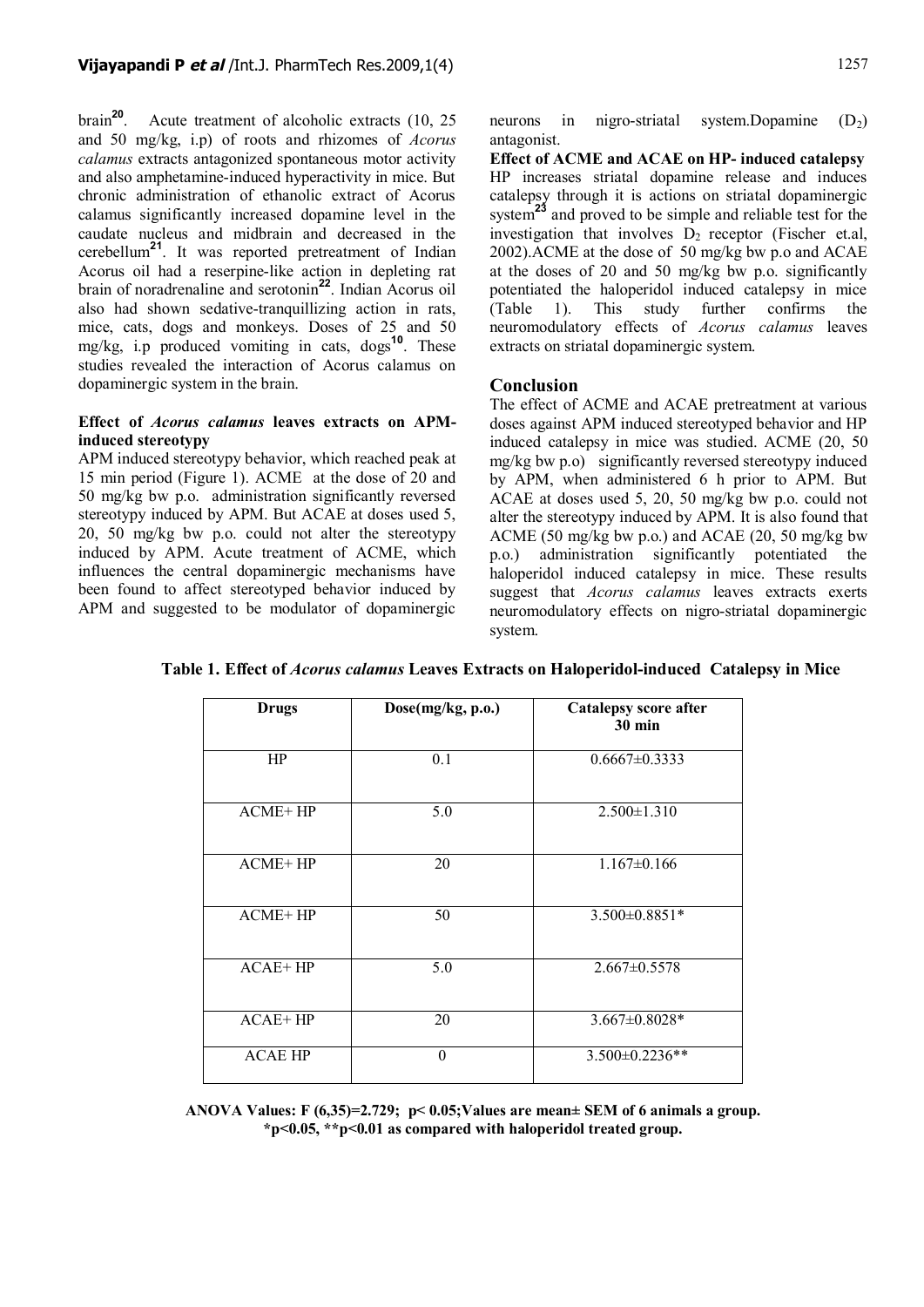#### **Figure 1.Effect of Acorus calamus leaves extract on apomorphine induced stereotypy in mice**



**Values are mean± SEM of 6 animals a group. \*p<0.05, \*\*p<0.01 as compared with apomorphine treated group at 15 min (where apomorphine showed peak stereotypy score)**

#### **References**

- 1. Motley T. J.,The ethno botany of sweet flag, *Acorus calamus* (Araceae), Economic Botany, 1994,48(4),397.
- 2. Willamson, E. M., AND Evans F. J., Potter's new cyclopedia of botanical drugs and preparations . CW Daniels ,Saffron Walden. 1988.
- 3. Mazza G., Gas chromatographic and mass spectrometry studies of the constituents of the rhizome of *Acorus calamus* II, The volatile constituents of essential oil, Journal of chromatography, 1985, 328,179.
- 4. Menon M. K. and Dandiya P.C., The mechanism of tranquilizing action of asarone from Acorus calamus Linn, Journal of pharmacology, 1967, 19(3),170.
- 5. Narayan J., Pandit B.S.V. and Rangesh P.R.M.D., Clinical Experience of a compound Ayurvedic preparation on apasmara (epilepsy), Ayurveda Vignyana, 1987, 9(5),7.
- 6. Dey D. and Das M.N., Pharmacognosy of antidysenteric dugs of Indian medicine, Acta Botanica Indica, 1988,16,216.
- 7. Vohora S.B., Shah A.S., Shama A., Naqvi S.A.H., Dandiya P. C., Anti bacterial, anti pyretic analgesic and anti inflammatory studies

on Acorus calamus Linn, Annals of the National Academy of Medical Science,1989, 25 (1),13.

- 8. Syed M., Riaz M., Chaudhari F.M., The anti bacterial activity of the essential oils of the Pakistani Acorus calamus, Callistemon lanceolatus and Laurus nobilis, Pakistan Journal of Science and Industrial Research, 1991,34(11),456.
- 9. Rafatullah S., Tariq M., Mossa J.S., Al- Yahaya M.A., Al – Said M.S., Ageel A.M., Antisecretagogue, anti-ulcer and cytoprotective properties of *Acorus calamus* in mice, Fitoerapia, 1994, 65,19.
- 10. Dhalla N. S. and Bhattacharya I. C., Further studies on neuro pharmacological actions of Acorus oil, Arch.Int.pharmacodyn, 1968,172, 356-365.
- 11. Panchal G.M., Venkatakrishna- Bhatt H., Doctor R. B., Vajpayee S., Pharmacology of Acorus calmus Linn, Indian J Exp Biol., 1989 jun,27(6):561-7.
- 12. Battisti J. J., Shreffler C. B., Uretsky N. J. and Wallace L. J., NMDA antagonists block expression of sensitization of amphetamine and apomorphine induced stereotypy,Pharmacol.Biochem.Behav.,2000, 67:241-246.